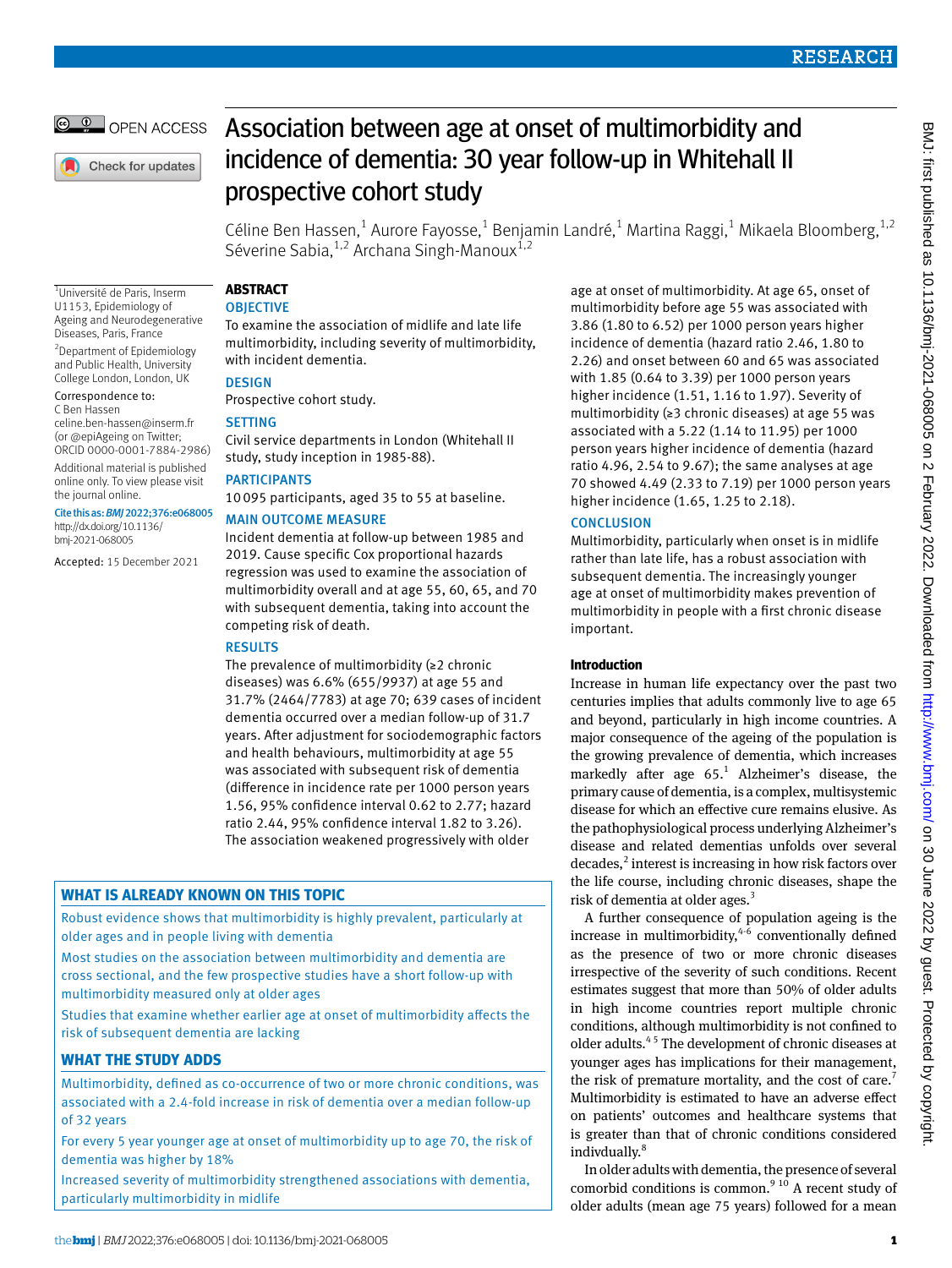of 8.4 years reported higher risk of dementia in those with multimorbidity, $11$  but studies that have followed individuals for longer are lacking. Recent studies also suggest that the risk of dementia is higher in people with cardiometabolic disease in midlife rather than late life, $^{12}$ <sup>13</sup> suggesting that age at onset of multimorbidity is an important determinant of risk of dementia. Accordingly, we examined whether longer duration of multimorbidity and severity of multimorbidity (defined as three or more chronic conditions), implying earlier age at onset of multimorbidity, increase the risk of dementia at older ages in a study spanning 30 years. The main focus was on any multimorbidity, but in exploratory analyses we also examined the importance of chronic disease dyads and their associations with dementia. Besides dementia, the primary outcome, we examined the role of age at onset of multimorbidity and subsequent mortality.

#### **Methods**

The ongoing Whitehall II cohort study was established in 1985-88 among 10308 employees (6895 men and 3413 women) of the British civil service, based in London at recruitment to the study and aged 35- 55 years.14 Follow-up clinical examinations have taken place approximately every four to five years since baseline (1991-93, 1997-99, 2002-04, 2007- 09, 2012-13, 2015-16, and an ongoing wave). Participants' data were linked to UK National Health Service (NHS) electronic health records for all but 10 participants (99.9%). Most of the healthcare in the UK is provided by the NHS, including inpatient and outpatient care, and record linkage is possible owing to the unique NHS identifier held by all UK residents. Data from linked records were updated annually until 31 March 2019. Research ethics approvals and written informed consent from participants were renewed at each contact.

#### Multimorbidity

We defined multimorbidity as the presence of at least two chronic conditions out of a predefined list of 13 chronic diseases, excluding dementia (the outcome in these analyses), that are prevalent in sufficient numbers across the adult life course. Multimorbidity should include at least 12 conditions, $15$  and we chose our list from previous research on multimorbidity.<sup>4</sup> To examine severity of multimorbidity, we also re-categorised this measure as zero or one, two, and three or more chronic conditions. Ascertainment of these conditions was based on data from clinical examinations in the study as well as linkage to electronic health records using the NHS identification number. Electronic health records included the Hospital Episode Statistics (HES) database, the Mental Health Services Data Set, which in addition to inpatient and outpatient data also contains data on care in the community, and the national cancer registry.

The chronic diseases considered were coronary heart disease (ICD10 (international classification of diseases, 10th revision) codes: I20-I25, 12 lead resting electrocardiogram recording), stroke (ICD10: I60-I64, MONICA-Ausburg stroke questionnaire), heart failure (ICD10: I50), diabetes (ICD10: E10-E14, reported diabetes diagnosed by a doctor, use of diabetes drugs, or fasting glucose ≥7.0 mmol/L), hypertension (ICD10: I10-I16, systolic blood pressure ≥140 mm Hg, diastolic blood pressure ≥90 mm Hg, or use of antihypertensive drugs), cancer (malignant neoplasms ICD10: C00-C97), chronic kidney disease (ICD10: N18), chronic obstructive pulmonary disease (ICD10: J41-J44), liver disease (toxic liver disease, alcoholic liver disease, inflammatory liver disease, chronic hepatis, hepatic failure, fibrosis and cirrhosis, other diseases of liver, ICD10: K70-K74), depression (ICD10: F32-F33, use of antidepressants), mental disorders other than depression (ICD codes: F06, other mental disorders due to known physiological condition; F07: personality and behavioural disorders due to known physiological condition; F09: unspecified mental disorder due to known physiological condition; F20-F48 (excluding F32: depressive episode and F33: major depressive disorder, recurrent): mood/affective disorders, schizophrenia, schizotypal, delusional, and other non-mood psychotic disorders, anxiety, dissociative, stress related, somatoform and other nonpsychotic mental disorders; and F60-69 (excluding F65: paraphilias and F66: other sexual disorders): disorders of adult personality and behaviour), Parkinson's disease (ICD10: G20), and arthritis/ rheumatoid arthritis (ICD10: M15-M19, M05, M06).

#### Primary outcome: dementia

Cases of dementia came from HES, the Mental Health Services Data Set, and the mortality register up to 31 March 2019. We used ICD-10 codes F00-F03, F05.1, G30, and G31 to identify all cause dementia. The sensitivity and specificity of dementia ascertainment based on HES data are 78.0% and 92.0%, respectively.16 Use of the Mental Health Services Data Set, a national database that includes information on dementia for people in contact with mental health services in hospitals, outpatient clinics, and the community, means that the sensitivity in our study is likely to be further improved.<sup>17</sup> We set date of dementia at the first record of a diagnosis of dementia in any of the three databases.

### Secondary outcome: mortality

Death from any cause was the secondary outcome. We obtained mortality data until 31 March 2019 from the British national mortality register (NHS Central Registry) by using the NHS identification number of each participant.

#### Covariates

Sociodemographic covariates included age, sex, ethnicity (white, non-white), education (lower secondary school or less, upper secondary school, university) and marital status (married/cohabiting, other). Health behaviours included as covariates reflected those in previous research on dementia, $^{18}$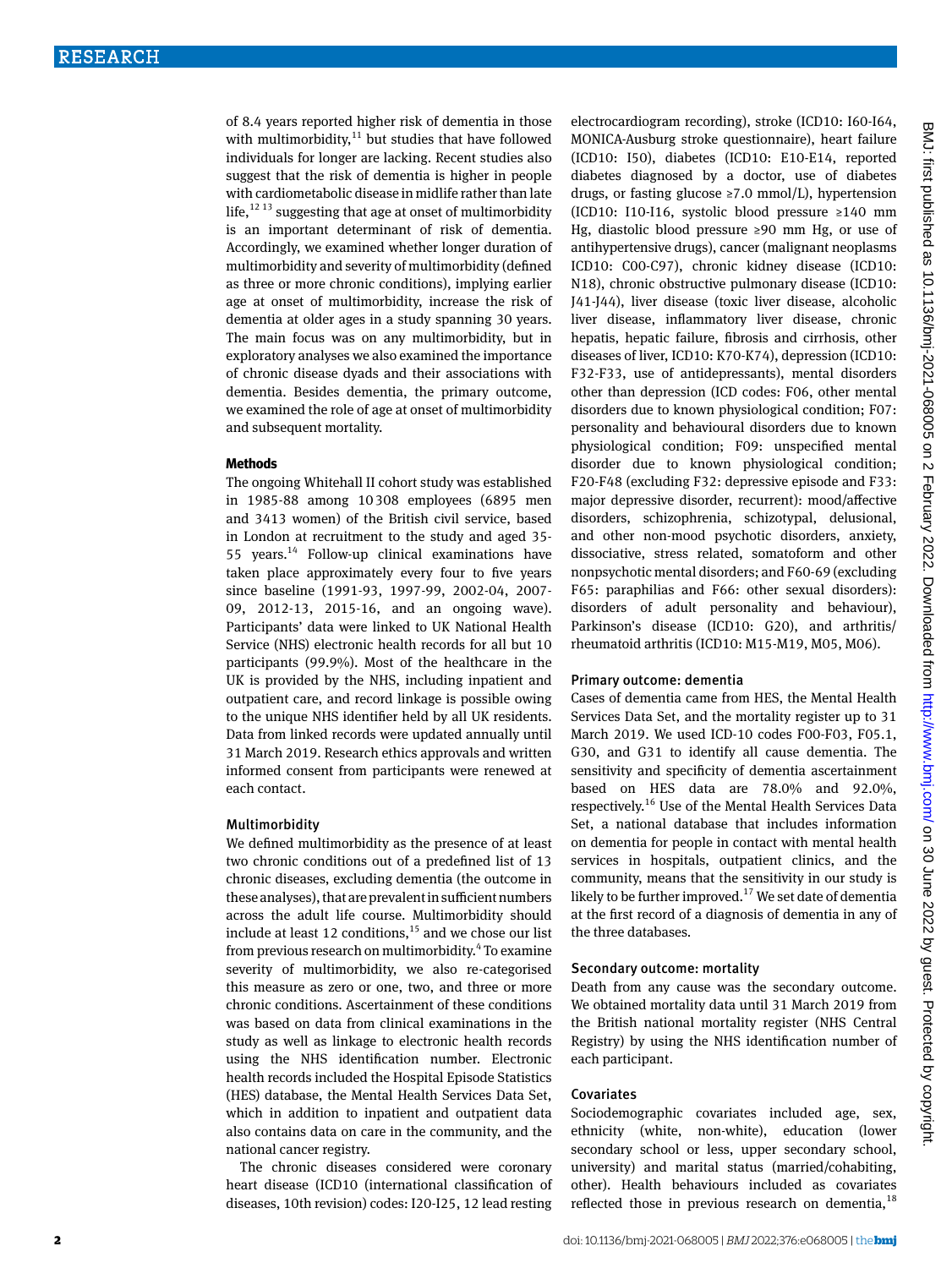including time spent in moderate and vigorous physical activity, alcohol consumption (none in the previous week, 1-14 units/week, >14 units/week), smoking (never smoker, ex-smoker, current smoker), and frequency of fruit and vegetable consumption (less than daily, once a day, twice or more a day).

#### Statistical analysis

We examined the association of individual chronic diseases and multimorbidity with incident dementia over the follow-up by using Cox proportional hazards regression with age as the time scale; all analyses excluded participants with prevalent dementia at the start of follow-up. Participants were censored at the date of record of dementia, death, or 31 March 2019, whichever came first. People who died during the follow-up were censored at date of death to account for the competing risk of death by using cause specific hazard models. $12$ <sup>19</sup> We plotted Schoenfeld residuals to verify the proportional hazards assumption. All analyses were first stratified on birth cohort (5 year groups) to take differences in baseline hazard due to birth year into account and adjusted for age (as time scale) and sex (model 1). They were then also adjusted for ethnicity, education, and marital status (model 2) and subsequently also for health behaviours (smoking status, alcohol consumption, fruit and vegetable consumption, and physical activity) (model 3).

We examined the overall association between each chronic disease (separate models) and incident dementia by entering chronic diseases and covariates as time varying variables, with follow-up beginning at study baseline (1985-88). Then, for each participant, we extracted disease status for all 13 chronic conditions and covariates at age 55, 60, 65, and 70 years (time invariant variable) and analysed these in separate models with follow-up for dementia beginning at age 55, 60, 65, and 70.

We then constructed a measure of multimorbidity status, defined as two or more chronic diseases, at 55, 60, 65, and 70 years old. Here, again, we used separate models with follow-up for dementia starting at age 55, 60, 65, and 70 to examine associations with incidence of dementia. For the analyses of multimorbidity at age 60, 65, and 70, we treated the age at onset of multimorbidity as a categorical variable in 5 year age bands to allow examination of the role of age at onset of multimorbidity on incident dementia over the follow-up. For example, for analysis of multimorbidity at age 65, we categorised the age at onset of multimorbidity as follows: no multimorbidity and multimorbidity before age 55, between ages 55 and 60, and between ages 60 and 65 years. Using these categories as a continuous variable, we used a test for trend to determine whether younger age at onset of multimorbidity was associated with an increased risk of dementia over the follow-up. For the analysis of multimorbidity status at age 70, we also used age at onset of multimorbidity as a continuous measure to determine the effect of every 5 year younger age at onset of multimorbidity on risk of dementia. We did further analyses using multimorbidity status and covariates treated as time varying variables to estimate the overall association between multimorbidity and incidence of dementia over the follow-up.

To examine the association of severity of multimorbidity and dementia, we re-categorised the multimorbidity measure as zero or one, two, and three or more chronic conditions. We examined the association of this measure at age 55, 60, 65, and 70 in separate models, first as a time invariant variable with subsequent dementia and then overall with this measure modelled as a time varying measure.

In exploratory analyses, we examined dyads of chronic conditions for their association with incidence of dementia over the follow-up in separate models, adjusted for covariates as in the main analyses and the presence of any disease other than those considered in the dyad. In additional analyses, we excluded Parkinson's disease from the list of chronic conditions and reran the multimorbidity analyses using 12 chronic conditions to ensure that the results were not driven by possible Parkinson's dementia.

In secondary analyses, we used the methods described above with mortality as the outcome. We used two sided P values with the threshold for statistical significance at  $\alpha$ =0.05. Methods used in the analysis of incident dementia are summarised in supplementary table A. We used R version 4.0.3 (R Core Team) for all analyses.

#### Patient and public involvement

Participants of the Whitehall II study were not involved in setting the research question or the outcome measures, nor were they involved in developing plans for recruitment, design, or implementation of the study. No participants were asked for advice on interpretation or writing up of results. We recognise that public involvement has great value and contributes to improving the quality of research, but we unfortunately did not have the necessary funding to involve patients. The Whitehall study investigators are thinking of new solutions to better involve the public in the future. However, we sought suggestions from a patient reviewer during the revision process of the article, and these helped to improve the clarity of the paper. Finally, all results are disseminated to study participants via newsletters and a website, which has a participant portal ([https://](https://www.ucl.ac.uk/epidemiology-health-care/research/epidemiology-and-public-health/research/whitehall-ii/participants-area) [www.ucl.ac.uk/epidemiology-health-care/research/](https://www.ucl.ac.uk/epidemiology-health-care/research/epidemiology-and-public-health/research/whitehall-ii/participants-area) [epidemiology-and-public-health/research/whitehall](https://www.ucl.ac.uk/epidemiology-health-care/research/epidemiology-and-public-health/research/whitehall-ii/participants-area)[ii/participants-area](https://www.ucl.ac.uk/epidemiology-health-care/research/epidemiology-and-public-health/research/whitehall-ii/participants-area)) and to a larger audience via media outreach.

#### **Results**

After excluding participants without a follow-up and missing covariates data, we included 10095 of the 10308 participants at baseline in 1985 for analysis of multimorbidity as a time varying measure (flowchart in supplementary figure A**)**. The flowchart also shows the selection of the analytical sample at 55, 60, 65, and 70 years old. The primary reason for missing data in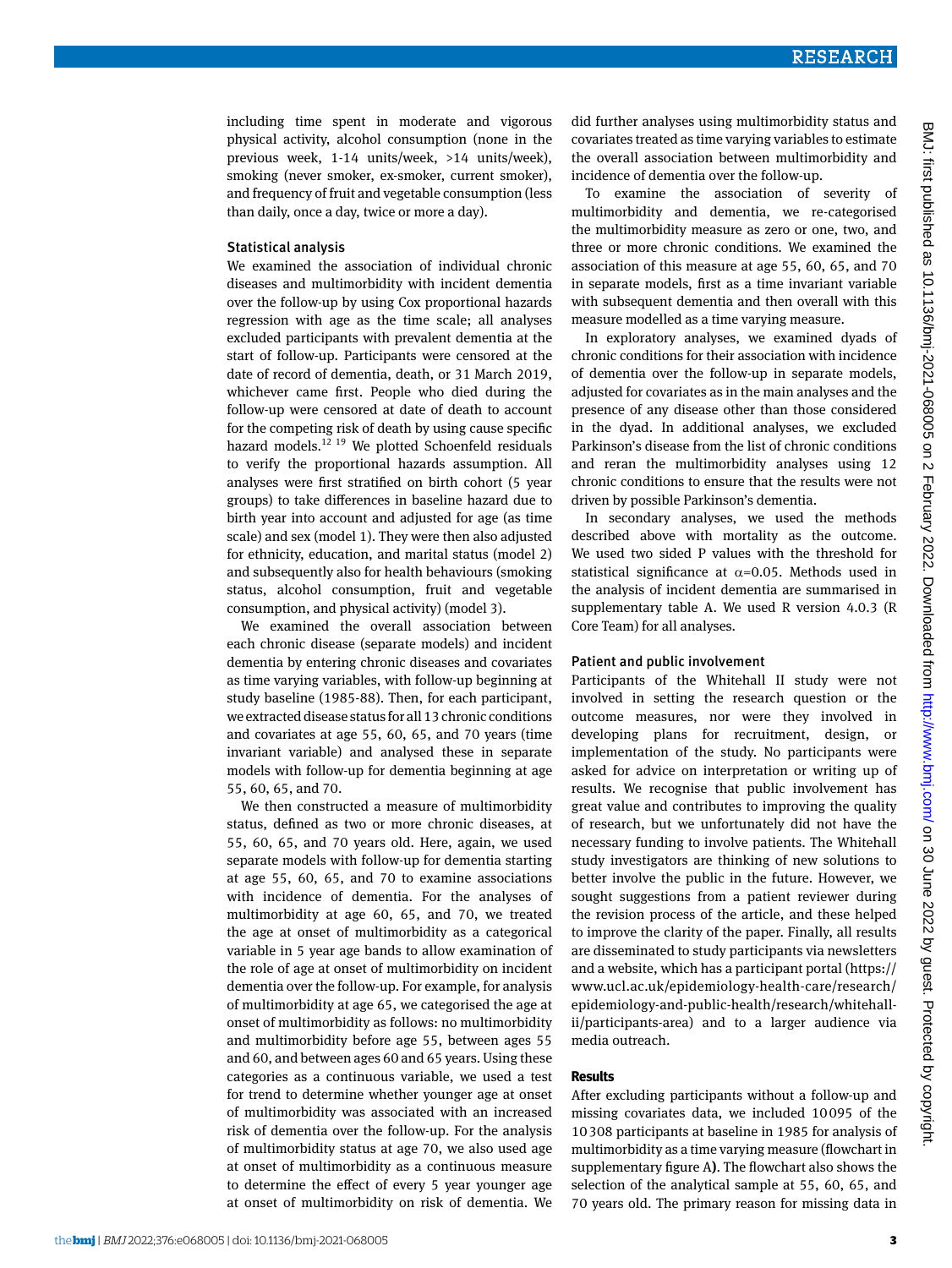these analyses was death before reaching target age; in the analysis of multimorbidity at age 70, it was death (n=904) or participants not yet being 70 years at the date of censoring (n=1311) (supplementary figure A). Supplementary table B shows characteristics of the 203 participants excluded owing to missing covariates.

Table 1 shows the baseline characteristics of the 10095 participants according to dementia status at the end of the follow-up. Over a median follow-up of 31.7 (interquartile range 31.1-32.6) years, a total of 639 cases of dementia were ascertained. The most frequent chronic condition among people with dementia was hypertension, followed by coronary heart disease, depression, and diabetes. The prevalence of all individual chronic conditions increased with

Table 1 | Characteristics of participants by dementia status at end of follow-up. Values are numbers (percentages) unless stated otherwise

|                                            | Dementia status at March 2019 |                      |  |  |  |
|--------------------------------------------|-------------------------------|----------------------|--|--|--|
| Characteristics at baseline (1985-88)      | Dementia* (n=639)             | No dementia (n=9456) |  |  |  |
| Demographics                               |                               |                      |  |  |  |
| Male sex                                   | 374 (58.5)                    | 6423 (67.9)          |  |  |  |
| Mean (SD) age, years                       | 49.9 (4.9)                    | 44.6(6.0)            |  |  |  |
| Education:                                 |                               |                      |  |  |  |
| Low secondary school or lower              | 378 (59.2)                    | 4397 (46.5)          |  |  |  |
| High school diploma                        | 135(21.1)                     | 2551 (27.0)          |  |  |  |
| University degree or higher                | 126 (19.7)                    | 2508 (26.5)          |  |  |  |
| Ethnicity:                                 |                               |                      |  |  |  |
| White                                      | 547 (85.6)                    | 8545 (90.4)          |  |  |  |
| Non-white                                  | 92 (14.4)                     | 911 (9.6)            |  |  |  |
| Marital status:                            |                               |                      |  |  |  |
| Married/cohabiting                         | 452 (70.7)                    | 7032 (74.4)          |  |  |  |
| Single/divorced/widowed                    | 187 (29.3)                    | 2424 (25.6)          |  |  |  |
| <b>Health behaviours</b>                   |                               |                      |  |  |  |
| Smoking:                                   |                               |                      |  |  |  |
| Never smoker                               | 314 (49.1)                    | 4707 (49.8)          |  |  |  |
| Former smoker                              | 197 (30.8)                    | 3049 (32.2)          |  |  |  |
| Current smoker                             | 128 (20.0)                    | 1700 (18.0)          |  |  |  |
| Mean (SD) hours of MVPA per week           | 3.4(3.7)                      | 3.9(4.3)             |  |  |  |
| Alcohol consumption:                       |                               |                      |  |  |  |
| 0 units/week                               | 158 (24.7)                    | 1676 (17.7)          |  |  |  |
| 1-14 units/week                            | 352 (55.1)                    | 5506 (58.2)          |  |  |  |
| >14 units/week                             | 129 (20.2)                    | 2274 (24.0)          |  |  |  |
| Fruit/vegetable consumption:               |                               |                      |  |  |  |
| Once/day                                   | 275 (43.0)                    | 3937 (41.6)          |  |  |  |
| $\geq$ Once/day                            | 364 (57.0)                    | 5519 (58.4)          |  |  |  |
| Chronic conditions at end of follow-up*    |                               |                      |  |  |  |
| Coronary heart disease                     | 177(27.7)                     | 1996 (21.1)          |  |  |  |
| Stroke                                     | 66 (10.3)                     | 388 (4.1)            |  |  |  |
| Heart failure                              | 62(9.7)                       | 529 (5.6)            |  |  |  |
| <b>Diabetes</b>                            | 158 (24.7)                    | 1560 (16.5)          |  |  |  |
| Hypertension                               | 498 (77.9)                    | 6140 (64.9)          |  |  |  |
| Cancer                                     | 103(16.1)                     | 2113 (22.3)          |  |  |  |
| Chronic kidney disease                     | 65 (10.2)                     | 476 (5.0)            |  |  |  |
| Chronic obstructive pulmonary disease      | 62(9.7)                       | 474 (5.0)            |  |  |  |
| Liver disease                              | 17(2.7)                       | 268(2.8)             |  |  |  |
| Depression                                 | 174(27.2)                     | 1090(11.5)           |  |  |  |
| Mental disorders                           | 100 (15.6)                    | 418(4.4)             |  |  |  |
| Parkinson's disease                        | 41(6.4)                       | 104(1.1)             |  |  |  |
| Arthritis/rheumatoid arthritis             | 140 (21.9)                    | 1453 (15.4)          |  |  |  |
| Multimorbidity status at end of follow-upt |                               |                      |  |  |  |
| 0 or 1 chronic condition                   | 189 (29.6)                    | 4645 (49.1)          |  |  |  |
| Multimorbidity (≥2 chronic conditions)     | 450 (70.4)                    | 4811 (50.9)          |  |  |  |

MVPA=moderate and vigorous physical activity; SD=standard deviation.

\*Of 639 cases of dementia, 274 were due to Alzheimer's disease, 106 were vascular dementia, 29 were due to Parkinson's disease, 100 were due to other causes, and for 130 cases cause was unspecified/missing. †End of follow-up defined as date of diagnosis of dementia, date of death, or March 2019, whichever came first. age (supplementary figure B), with some chronic conditions showing a steady increase (for example, diabetes) and others a more rapid increase between age 65 and 70 (for example, chronic obstructive pulmonary disease, chronic kidney disease). At age 55, 63.0% (6259/9937) of participants had none of the 13 chronic diseases considered compared with 29.8% (2322/7783) at age 70 (fig 1); 6.6% (655/9937) of participants at age 55 reported multimorbidity (two or more chronic conditions), and 31.7% (2464/7783) reported it at age 70.

In analyses of individual chronic diseases (table 2), cancer (hazard ratio 1.06, 95% confidence interval 0.85 to 1.31) was not associated with dementia when treated as time varying variables or in the age specific analyses. Apart from Parkinson's disease, mental disorders had the highest hazard ratio (13.51, 6.53 to 27.95) at age 60, with a progressive decrease in the association with age such that prevalent mental disorders at age 70 had a hazard ratio for dementia of 2.05 (0.97 to 4.35). Although small numbers did not allow analyses at ages below 70, Parkinson's disease had the highest hazard ratio in the time varying analyses (8.16, 5.68 to 11.73). The association of dementia with stroke, heart failure, diabetes, chronic obstructive pulmonary disease, and mental disorders weakened when these chronic conditions were measured at older ages, whereas that with depression showed the opposite pattern (table 2).

Compared with people without any of the 13 chronic conditions, multimorbidity (two or more of 13 chronic conditions) at age 55 was associated with a higher incidence rate (difference 1.56 (95% confidence interval 0.62 to 2.77) per 1000 person years) and a hazard ratio of subsequent dementia of 2.44 (1.82 to 3.26) in analyses that included adjustment for all covariates (table 3). When we considered multimorbidity status at age 60, 65, and 70, younger age at onset of multimorbidity was associated with higher risk of dementia (all P for trend <0.001). For example, at age 65 years, participants with onset of multimorbidity before age 55 (corresponding to duration of multimorbidity of >10 years) had a hazard ratio of subsequent dementia of 2.46 (1.80 to 3.36; difference in incidence per 1000 person years 3.86, 1.80 to 6.52) compared with 1.51 (1.16 to 1.97; difference in incidence per 1000 person years 1.85, 0.64 to 3.39) in those with onset of multimorbidity between age 60 and 65. In the analysis on multimorbidity status at age 70, a 5 year younger age at onset of multimorbidity was associated with a hazard ratio for dementia of 1.18 (1.04 to 1.34; data not tabulated). When we examined multimorbidity as a time varying measure (table 3), the difference in incidence of dementia per 1000 person years between participants with and without multimorbidity was 1.59 (1.51 to 1.67) and the fully adjusted hazard ratio was 2.36 (1.97 to 2.81). Removing Parkinson's disease from the list of chronic conditions used to construct the multimorbidity measure did not affect the findings (supplementary table C); for the time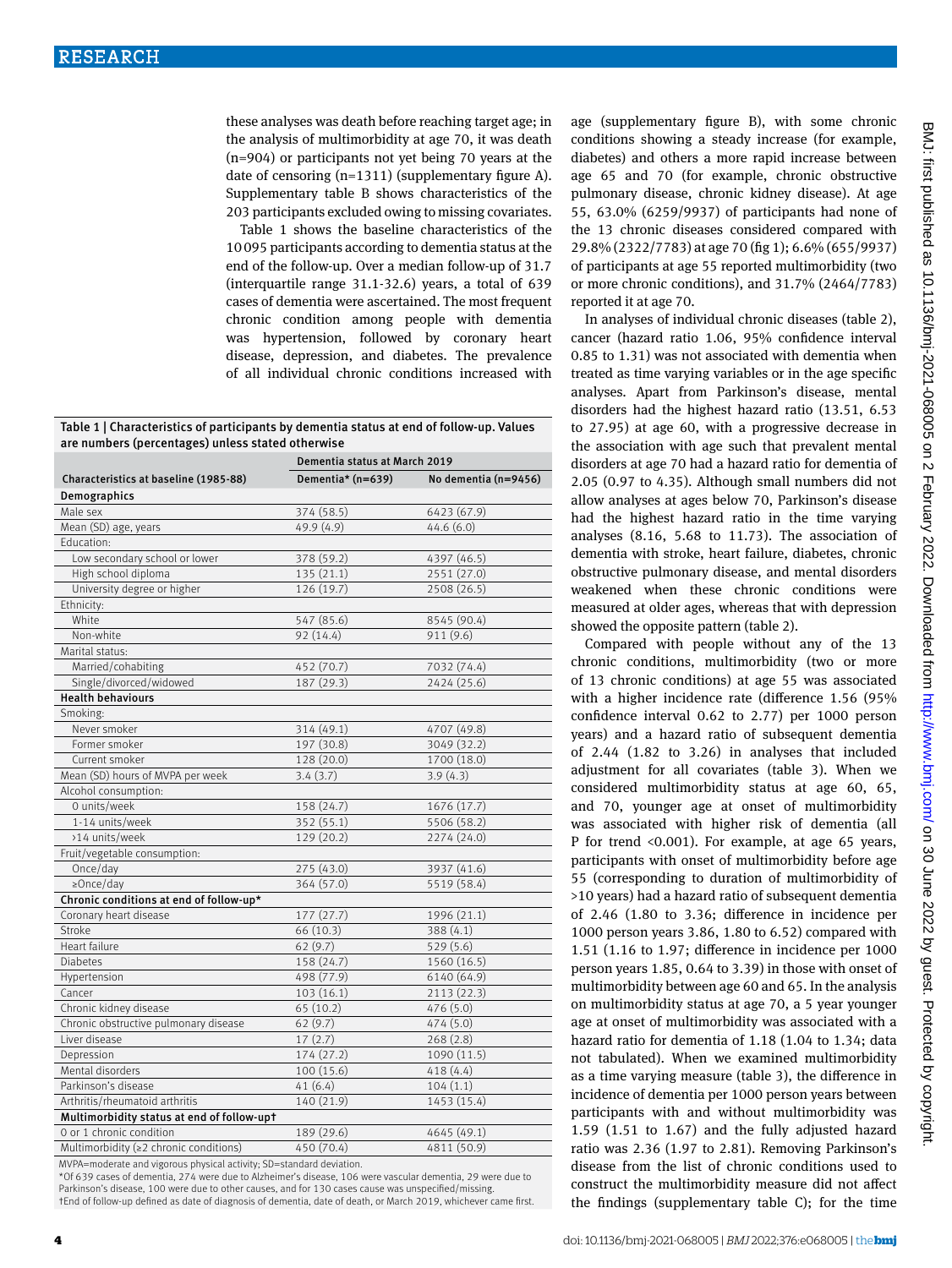

Fig 1 | Prevalence of multiple chronic diseases at age 55, 60, 65, and 70 years. Chronic conditions were coronary heart disease, stroke, heart failure, diabetes, hypertension, cancer, chronic kidney disease, chronic obstructive pulmonary disease, liver disease, depression, mental disorders, Parkinson's disease, and arthritis/rheumatoid arthritis

varying multimorbidity measure, the difference in incidence per 1000 person years was 1.55 (1.47 to 1.63) and the corresponding hazard ratio for dementia was 2.29 (1.92 to 2.73).

Re-categorisation of multimorbidity according to severity (≤1, 2, ≥3 of 13 chronic conditions; fig 2) showed that participants with three or more chronic conditions at age 55 had a hazard ratio for dementia of 4.96 (2.54 to 9.67) compared with those with no or one chronic condition at age 55; the difference in incidence per 1000 person years was 5.22 (1.14 to 11.95). We observed a pattern of progressive weakening of this association when onset of multimorbidity was at older ages. When analysed as a time varying variable (fig 2), compared with participants with no or one chronic disease, those with two chronic diseases had a difference in incidence per 1000 person years of 0.82 (0.67 to 0.98) and a hazard ratio for dementia of 1.60 (1.29 to 1.99) and those with three or more chronic conditions had a difference in incidence per 1000 person years of 2.27 (2.05 to 2.50) and a hazard ratio of 3.29 (2.70 to 4.01).

Figure 3 shows exploratory analyses of association of dyads of chronic diseases, treated as time varying covariates, with subsequent dementia; the number of cases of dementia and total numbers in analyses for the dyads in question are shown in supplementary figure C. The dyads most strongly associated with the risk of dementia were those involving Parkinson's disease, particularly Parkinson's disease combined with depression (hazard ratio 10.28, 5.94 to 17.79), cancer (9.21, 3.82 to 22.22), coronary heart disease (8.76, 4.79 to 16.02), mental disorders (8.58, 4.03 to 18.27), diabetes (8.09, 3.94 to 16.62), and hypertension (7.36, 4.91 to 11.03). Other pairs of chronic diseases strongly associated with the risk of subsequent dementia involved depression and stroke (hazard ratio 8.60, 5.13 to 14.41) and mental disorders and chronic kidney disease (7.40, 4.01 to 13.67), heart failure (7.11, 3.96 to 12.75), or stroke (6.55, 3.32 to 12.93). Heart failure combined with stroke also had a strong association with the risk of subsequent dementia (hazard ratio 6.33, 3.64 to 11.01).

The main analyses on multimorbidity were repeated for mortality. A total of 2136 participants died over a median follow-up of 31.7 (interquartile range 31.1- 32.7) years. At the end of follow-up, the prevalence of all chronic diseases except arthritis/rheumatoid arthritis was higher in participants who died (supplementary table D). When studied separately as time varying variables, all chronic conditions were associated with mortality (supplementary table E); cancer was the chronic disease with the highest hazard ratio for mortality (9.03, 8.06 to 10.13).

Multimorbidity (at least two chronic conditions) at age 55, 60, 65, and 70 years was associated with mortality (supplementary table F), with the hazard ratios being higher for younger age at onset of multimorbidity (P for tend <0.001 for multimorbidity at age 60, 65, and 70). In analyses using time varying multimorbidity, the hazard ratio for mortality was 4.86 (4.36 to 5.41) and decreased to 3.13 (3.01 to 3.65) after cancer was removed from the list of chronic

| Table 2   Association between chronic diseases considered individually and risk of subsequent dementia. Values are hazard ratios (95% confidence<br>intervals) |                               |                               |                               |                               |                               |  |  |  |
|----------------------------------------------------------------------------------------------------------------------------------------------------------------|-------------------------------|-------------------------------|-------------------------------|-------------------------------|-------------------------------|--|--|--|
| Chronic disease                                                                                                                                                | Prevalent at 55 years*t       | Prevalent at 60 years*t       | Prevalent at 65 years*t       | Prevalent at 70 years*t       | Overall <sup>+</sup>          |  |  |  |
| Coronary heart disease                                                                                                                                         | 1.35 (0.94 to 1.95)           | 1.46 (1.11 to 1.92)           | $1.31(1.03 \text{ to } 1.66)$ | $1.16(0.93 \text{ to } 1.45)$ | 1.25 (1.04 to 1.50)           |  |  |  |
| Stroke                                                                                                                                                         | NA.                           | $3.55(1.46 \text{ to } 8.59)$ | 2.68 (1.38 to 5.20)           | 1.62 (0.89 to 2.95)           | 3.37 (2.54 to 4.49)           |  |  |  |
| Heart failure                                                                                                                                                  | <b>NA</b>                     | <b>NA</b>                     | $3.44$ (1.41 to 8.35)         | 1.39 (0.69 to 2.81)           | 2.49 (1.88 to 3.32)           |  |  |  |
| <b>Diabetes</b>                                                                                                                                                | $2.31(1.56 \text{ to } 3.43)$ | 2.21 (1.63 to 2.99)           | 1.98 (1.54 to 2.55)           | $1.60$ (1.25 to 2.05)         | $1.63$ (1.35 to 1.97)         |  |  |  |
| Hypertension                                                                                                                                                   | $1.37(1.15 \text{ to } 1.62)$ | $1.29(1.10 \text{ to } 1.51)$ | $1.29(1.10 \text{ to } 1.52)$ | $1.31(1.10 \text{ to } 1.56)$ | 1.55 (1.27 to 1.88)           |  |  |  |
| Cancer                                                                                                                                                         | 0.97 (0.50 to 1.88)           | $0.99(0.60 \text{ to } 1.64)$ | $0.69$ (0.44 to 1.09)         | $0.88$ $(0.63$ to 1.24)       | 1.06 (0.85 to 1.31)           |  |  |  |
| Chronic kidney disease                                                                                                                                         | <b>NA</b>                     | <b>NA</b>                     | <b>NA</b>                     | 5.18 (2.29 to 11.70)          | 2.98 (2.22 to 3.99)           |  |  |  |
| Chronic obstructive pulmonary disease                                                                                                                          | <b>NA</b>                     | <b>NA</b>                     | 3.64 (1.49 to 8.90)           | 1.12 (0.46 to 2.72)           | $2.20(1.63 \text{ to } 2.97)$ |  |  |  |
| Liver disease                                                                                                                                                  | <b>NA</b>                     | <b>NA</b>                     | <b>NA</b>                     | <b>NA</b>                     | $1.89(1.11 \text{ to } 3.21)$ |  |  |  |
| Depression                                                                                                                                                     | $1.42(0.94 \text{ to } 2.15)$ | 1.71 (1.25 to 2.35)           | $1.79(1.36 \text{ to } 2.35)$ | 1.93 (1.50 to 2.50)           | 2.95 (2.44 to 3.57)           |  |  |  |
| Mental disorders                                                                                                                                               | <b>NA</b>                     | 13.51 (6.53 to 27.95)         | 6.66 (3.61 to 12.27)          | 2.05 (0.97 to 4.35)           | 5.73 (4.48 to 7.34)           |  |  |  |
| Parkinson's disease                                                                                                                                            | <b>NA</b>                     | <b>NA</b>                     | 21.24 (8.66 to 52.09)         | 19.31 (8.45 to 44.11)         | 8.16 (5.68 to 11.73)          |  |  |  |
| Arthritis/Rheumatoid arthritis                                                                                                                                 | <b>NA</b>                     | 1.66 (0.68 to 4.05)           | $1.51(0.91$ to $2.51)$        | 1.14 (0.78 to 1.67)           | 1.49 (1.22 to 1.81)           |  |  |  |

NA=not applicable (insufficient number of cases (<5) to allow analysis).

\*Four separate analyses were run for prevalent disease at age 55, 60, 65, and 70 years, with median follow-up of 19.6, 14.8, 10.1, and 6.7 years, respectively. All chronic diseases were studied in separate models.

†Analyses were stratified on birth cohort (5 year groups) and adjusted for age (as time scale), sex, ethnicity, education, marital status, and health behaviours (smoking, alcohol consumption, physical activity, and diet). Covariate measurement was concurrent with measure of chronic diseases.

‡All chronic diseases were studied in separate models, and covariates were entered as time varying measures. Median follow-up was 31.7 years.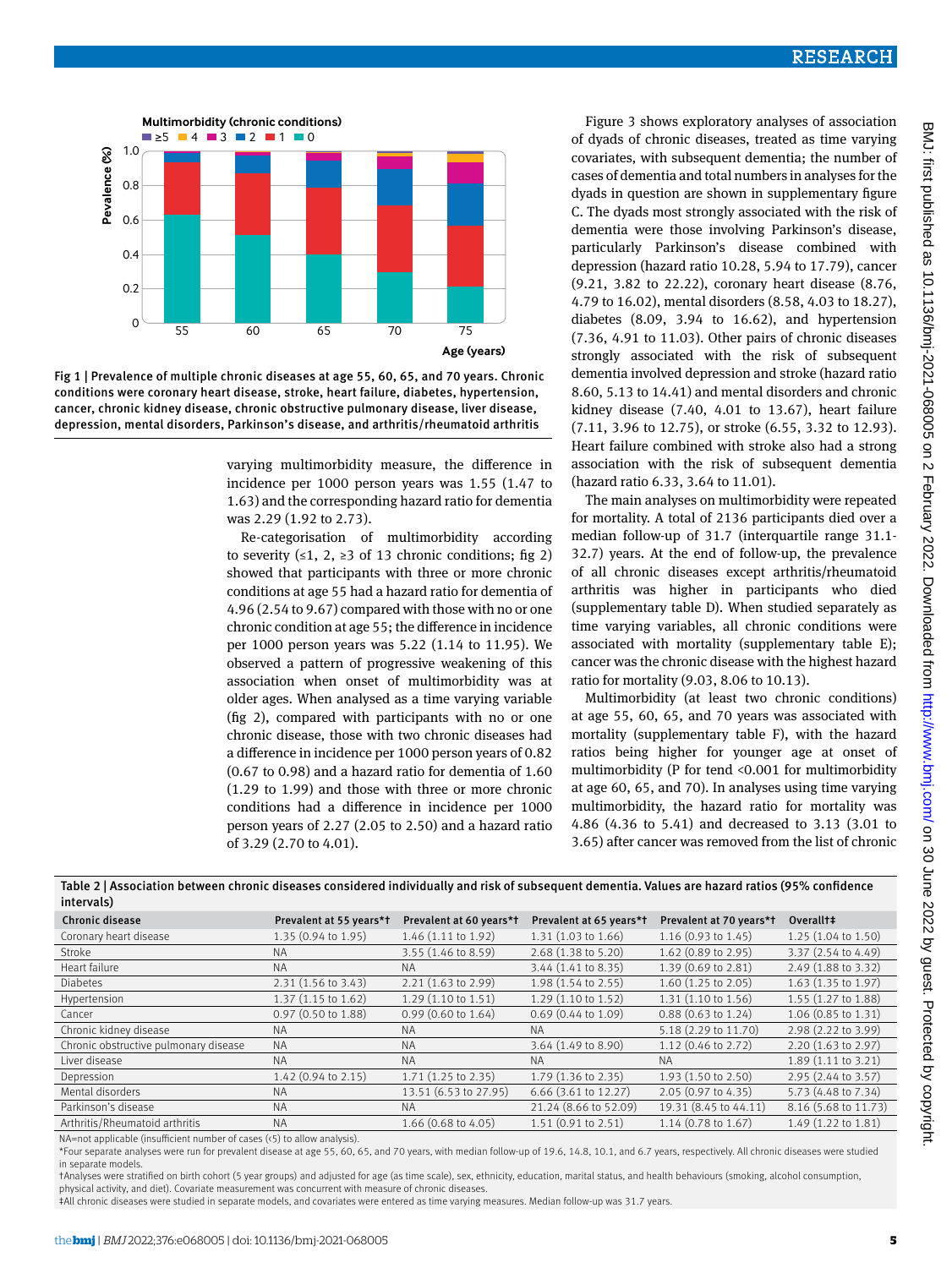| Table 3   Association between multimorbidity (≥2 chronic conditions) and subsequent risk of dementia as a function of age at onset of multimorbidity* |                                  |                          |                                              |                               |                     |                      |  |  |  |
|-------------------------------------------------------------------------------------------------------------------------------------------------------|----------------------------------|--------------------------|----------------------------------------------|-------------------------------|---------------------|----------------------|--|--|--|
|                                                                                                                                                       |                                  | Incidence rate           | Incidence rate                               | Hazard ratio (95% CI)         |                     |                      |  |  |  |
| <b>Multimorbidity status</b>                                                                                                                          | No of dementia<br>cases/total No | per 1000 person<br>vears | difference (95% CI)<br>per 1000 person years | Model 1t                      | Model 2t            | Model 3t             |  |  |  |
| At age 55 years (median follow-up 19.6 (IQR 15.6-25.1) years)                                                                                         |                                  |                          |                                              |                               |                     |                      |  |  |  |
| 0 or 1 chronic condition                                                                                                                              | 587/9282                         | 3.10                     | 0 (reference)                                | 1 (reference)                 | 1 (reference)       | 1 (reference)        |  |  |  |
| Multimorbidity                                                                                                                                        | 51/655                           | 4.67                     | 1.56 (0.62 to 2.77)                          | 2.51 (1.87 to 3.35)           | 2.47 (1.84 to 3.30) | 2.44 (1.82 to 3.26)  |  |  |  |
| At age 60 years (median follow-up 14.8 (IQR 10.8-20.2) years)                                                                                         |                                  |                          |                                              |                               |                     |                      |  |  |  |
| 0 or 1 chronic condition                                                                                                                              | 542/8497                         | 4.04                     | 0 (reference)                                | 1 (reference)                 | 1 (reference)       | 1 (reference)        |  |  |  |
| Multimorbidity between 55 and 60                                                                                                                      | 41/642                           | 4.64                     | $0.60$ (-0.38 to 1.90)                       | 1.45 (1.05 to 1.99)           | 1.40 (1.02 to 1.93) | 1.39 (1.01 to 1.91)  |  |  |  |
| Multimorbidity before age 55                                                                                                                          | 50/621                           | 6.46                     | 2.42 (1.09 to 4.12)                          | 2.57 (1.91 to 3.45)           | 2.52 (1.88 to 3.39) | 2.46 (1.83 to 3.31)  |  |  |  |
| P for trend                                                                                                                                           |                                  |                          |                                              | 0.001                         | 0.001               | (0.001)              |  |  |  |
| At age 65 years (median follow-up 10.1 (IQR 6.1-15.4) years)                                                                                          |                                  |                          |                                              |                               |                     |                      |  |  |  |
| 0 or 1 chronic condition                                                                                                                              | 467/7444                         | 5.59                     | 0 (reference)                                | 1 (reference)                 | 1 (reference)       | 1 (reference)        |  |  |  |
| Multimorbidity between 60 and 65                                                                                                                      | 64/858                           | 7.44                     | 1.85 (0.64 to 3.39)                          | 1.55 (1.19 to 2.01)           | 1.53 (1.17 to 1.99) | 1.51 (1.16 to 1.97)  |  |  |  |
| Multimorbidity between 55 and 60                                                                                                                      | 39/602                           | 6.83                     | $1.24 (-0.24$ to 3.22)                       | 1.49 (1.08 to 2.07)           | 1.44 (1.03 to 2.00) | 1.41 (1.01 to 1.96)  |  |  |  |
| Multimorbidity before age 55                                                                                                                          | 45/578                           | 9.45                     | 3.86 (1.80 to 6.52)                          | 2.57 (1.88 to 3.50)           | 2.52 (1.85 to 3.44) | 2.46 (1.80 to 3.36)  |  |  |  |
| P for trend                                                                                                                                           |                                  |                          |                                              | 0.001                         | 0.001               | (0.001)              |  |  |  |
| At age 70 years (median follow-up 6.7 (IQR 3.0-11.4) years)                                                                                           |                                  |                          |                                              |                               |                     |                      |  |  |  |
| 0 or 1 chronic condition                                                                                                                              | 352/5319                         | 8.44                     | 0 (reference)                                | 1 (reference)                 | 1 (reference)       | 1 (reference)        |  |  |  |
| Multimorbidity between 65 and 70                                                                                                                      | 71/894                           | 10.78                    | 2.34 (0.84 to 4.23)                          | 1.33 (1.03 to 1.72)           | 1.32 (1.02 to 1.70) | 1.29 (1.001 to 1.67) |  |  |  |
| Multimorbidity between 60 and 65                                                                                                                      | 50/683                           | 10.76                    | 2.32 (0.41 to 4.82)                          | 1.45 (1.07 to 1.95)           | 1.41 (1.04 to 1.89) | 1.38 (1.02 to 1.86)  |  |  |  |
| Multimorbidity between 55 and 60                                                                                                                      | 32/470                           | 10.96                    | 2.52 (-0.09 to 6.10)                         | $1.50(1.04 \text{ to } 2.15)$ | 1.42 (0.98 to 2.04) | 1.36 (0.94 to 1.96)  |  |  |  |
| Multimorbidity before age 55                                                                                                                          | 37/417                           | 17.38                    | 8.94 (4.65 to 14.58)                         | 2.80 (1.99 to 3.94)           | 2.71 (1.92 to 3.83) | 2.60 (1.84 to 3.67)  |  |  |  |
| P for trend                                                                                                                                           |                                  |                          |                                              | (0.001)                       | 0.001               | (0.001)              |  |  |  |
| Overall (multimorbidity and covariates as time varying measures; median follow-up 31.7 (IQR 31.1-32.6) years)                                         |                                  |                          |                                              |                               |                     |                      |  |  |  |
| 0 or 1 chronic condition                                                                                                                              | 189/4834                         | 1.30                     | 0 (reference)                                | 1 (reference)                 | 1 (reference)       | 1 (reference)        |  |  |  |
| Multimorbidity                                                                                                                                        | 450/5261                         | 2.89                     | 1.59 (1.51 to 1.67)                          | 2.44 (2.04 to 2.91)           | 2.44 (2.04 to 2.91) | 2.36 (1.97 to 2.81)  |  |  |  |
|                                                                                                                                                       |                                  |                          |                                              |                               |                     |                      |  |  |  |

IQR=interquartile range.

\*Multimorbidity defined as ≥2 chronic conditions out of 13 conditions: coronary heart disease, stroke, heart failure, diabetes, hypertension, cancer, chronic kidney disease, chronic obstructive pulmonary disease, liver disease, depression, mental disorders, Parkinson's disease, and arthritis/rheumatoid arthritis.

†Model 1: stratified on birth cohort (5 year groups) and adjusted for age (as time scale) and sex; model 2: model 1+ethnicity, education, and marital status; model 3: model 2+health behaviours (smoking, alcohol consumption, physical activity, and diet). Covariate measurement was concurrent with measure of multimorbidity

> conditions. Analysis of severity of multimorbidity  $(1, 1)$ 2, ≥3 chronic conditions) without cancer showed that compared with participants with no or one chronic condition, those with two (hazard ratio 1.73, 1.52 to 1.98) and three or more chronic conditions (5.09, 4.47 to 5.78) had a higher risk of subsequent mortality (supplementary table G).

#### **Discussion**

In this analysis of more than 10000 individuals followed for more than 30 years, multimorbidity (two or more chronic conditions) was associated with a higher risk of subsequent dementia. This was the case with multimorbity at age 55, 60, 65, and 70 years; the strongest associations were seen in those with multimorbidity at age 55, with a weakening of associations for onset of multimorbidity at older ages. When multimorbidity was defined as three or more chronic conditions, the importance of younger age of onset of multimorbidity for the risk of dementia was further accentuated. Compared with people with no or one chronic condition, those with three or more chronic conditions at age 55 had a nearly fivefold higher risk of dementia; the risk was 1.7-fold higher when onset of multimorbidity was at age 70. To our knowledge, this study is the first to show that multimorbidity in midlife is associated with higher risk of dementia at older ages.

### Comparison with other studies

The evidence on the association between multimorbidity and dementia is mostly based on cross sectional studies,<sup>9 10 20 21</sup> in which multimorbidity rates have been shown to be systematically higher in people with dementia. We found only two prospective studies on the association between multimorbidity and dementia. A recent study of 2478 older adults (mean age at multimorbidity assessment 75 years) with a mean follow-up of 8.4 years found neuropsychiatric, cardiovascular, and sensory impairment/cancer multimorbidity to be associated with dementia.<sup>11</sup> Another study in 2176 adults (mean age at multimorbidity assessment 78.5 years, median follow-up 4 years) reported an association between multimorbidity and a combined outcome comprised of mild cognitive impairment and dementia.<sup>22</sup>

Previous studies have shown multimorbidity to be associated with mild cognitive impairment, $^{23}$ decline in cognitive function,  $24-26$  and biomarkers of neurodegeneration.<sup>27</sup> However, these studies were either cross sectional or based on older adults with an age at assessment of multimorbidity between 65 and 74 years. $2^{3-27}$  One longitudinal study using a combined outcome of mild cognitive impairment and dementia and one cross sectional study on mild cognitive impairment also reported stronger associations with severity of multimorbidity.<sup>22 23</sup> The only study to have examined the role of age at onset of multimorbidity is a cross sectional study with data from low and middle income countries, which found the association between multimorbidity and mild cognitive impairment to be similar in the group with an age range of 50-64 years and in those who were 65 years and older. $^{23}$  We were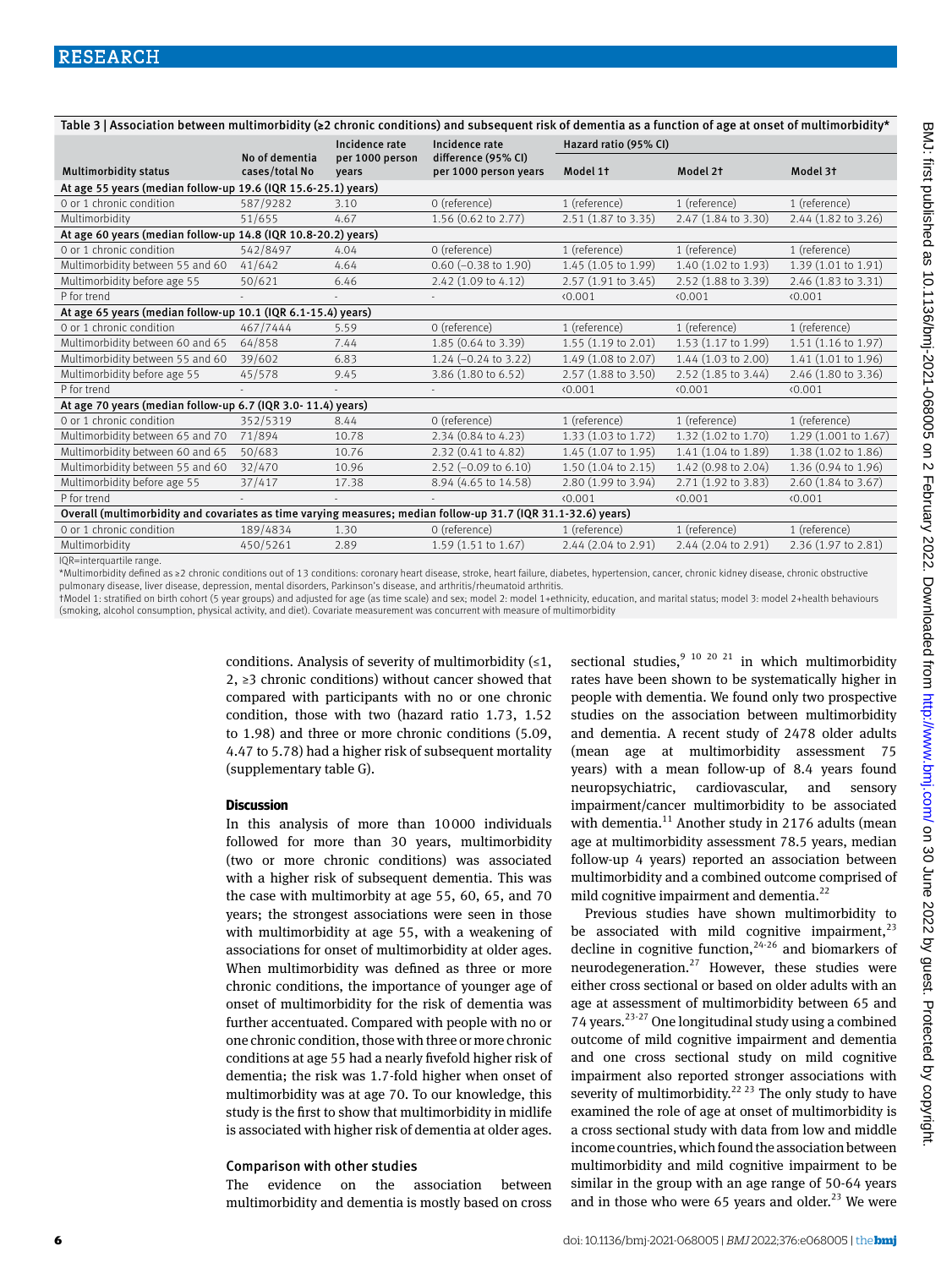

Fig 2 | Association between number of chronic conditions (≤1, 2, and ≥3) and subsequent risk of dementia. Chronic conditions considered were coronary heart disease, stroke, heart failure, diabetes, hypertension, cancer, chronic kidney disease, chronic obstructive pulmonary disease, liver disease, depression, mental disorders, Parkinson's disease, and arthritis/rheumatoid arthritis. Analyses were stratified on birth cohort (5 year groups) and adjusted for age (as time scale), sex, ethnicity, education, marital status, and health behaviours (smoking, alcohol consumption, physical activity, and diet). Covariates measurement was concurrent with measure of multimorbidity

> able to examine multimorbidity, assessed between age 55 and 70, and subsequent dementia to show the importance of both age at onset and severity (reflected in number of chronic conditions) of multimorbidity in shaping risk of dementia.

> Studies show associations between several individual chronic conditions and subsequent dementia; these are likely to involve a range of mechanisms.28 Cardiometabolic diseases in midlife rather than at older ages are thought to increase the risk of dementia. $^{12}$  <sup>13</sup> For depression, some studies suggest that the association is confined to depression in old age, which may be a marker of preclinical dementia.<sup>29 30</sup> Mental disorders, particularly when onset is at younger ages, have been shown to be associated with increased risk of dementia at older ages, notably in analyses of disease trajectories.  $31-35$ The results on liver diseases are inconsistent,  $36-38$ cancer has a "protective" association with dementia,39 and the role of musculoskeletal diseases remains unclear. Parkinson's disease has a strong association with dementia,  $40-42$  as can be seen in our analyses of chronic diseases considered individually or in dyads. However, removal of Parkinson's disease did not substantially modify the association between multimorbidity and subsequent dementia or the results in relation to the importance of younger

age at onset of multimorbidity in increasing the risk of dementia at older ages. We retained all 13 chronic conditions in the analyses rather than only those found to be associated with dementia, as this approach allows the results to be generalisable to multimorbidity, rather than specific chronic conditions. This is particularly true for the findings on age at onset and severity of multimorbidity, although the precise estimate of the association between multimorbidity and dementia is likely to be dependent on the type and number of chronic conditions considered in the analysis.

Although chronic conditions considered individually affect the risk of dementia, the research on multimorbidity shows specific cumulative effects of clustering of chronic diseases, accelerating cognitive decline and increasing the risk of dementia.<sup>22 43</sup> In our study, the analyses of severity of multimorbidity suggest that the cumulative effect of diseases rather than specific combinations drive the association with dementia. Inflammatory processes may play a role, as inflammation is a risk factor for many chronic conditions and dementia.11 44 45 Interactions between and/or accumulation of drugs prescribed to treat individual chronic conditions have also been suggested to affect cognitive ageing and the incidence of dementia.<sup>22</sup>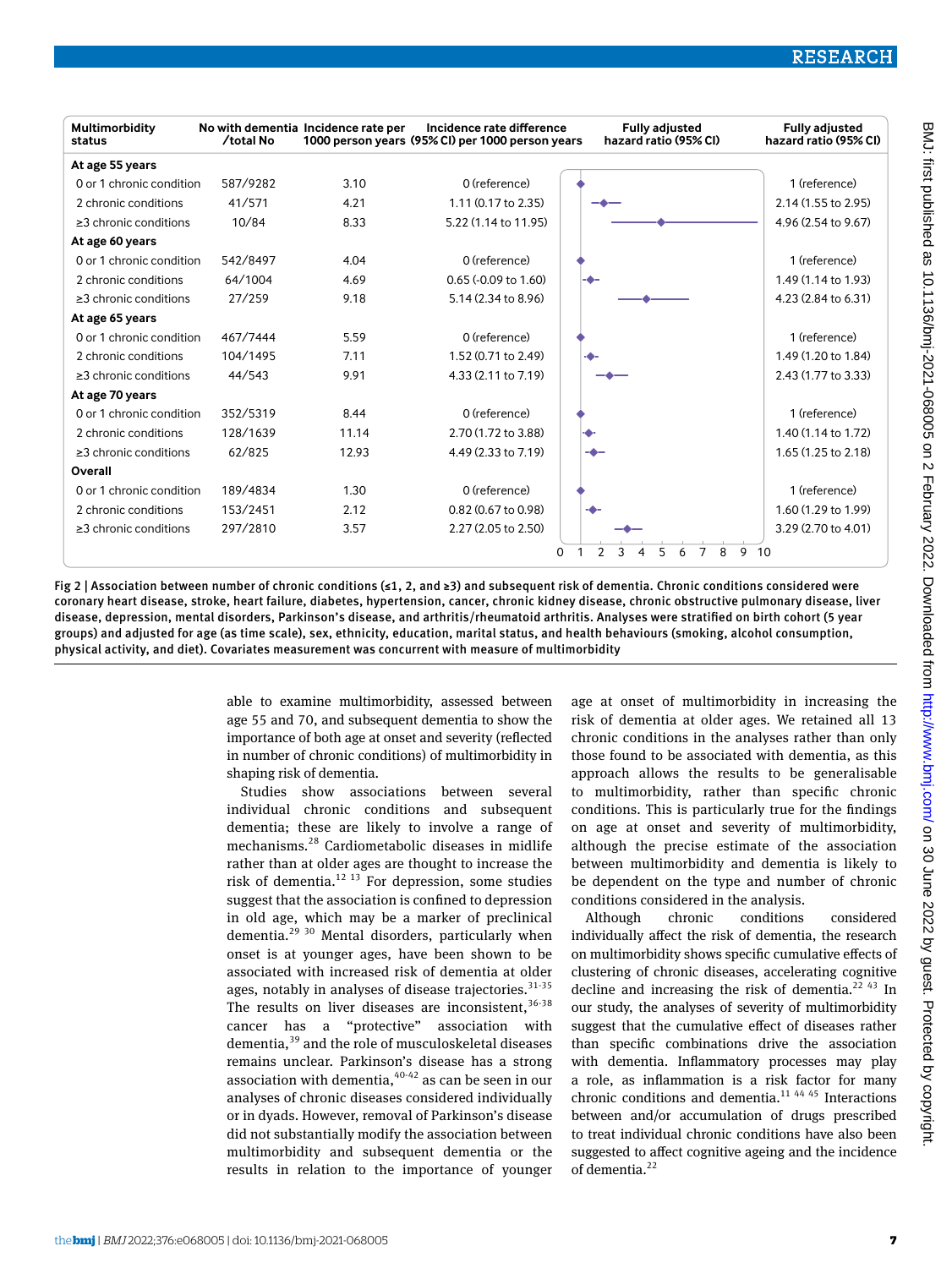|                                       | Coronary<br>heart<br>disease | Stroke                   | Heart<br>failure         | <b>Diabetes</b>         | Hyper-<br>tension       | Cancer                   | Chronic<br>kidney<br>disease | COPD                       | Liver<br>disease | Depression                | Mental<br>disorders      | Parkinson's<br>disease  |
|---------------------------------------|------------------------------|--------------------------|--------------------------|-------------------------|-------------------------|--------------------------|------------------------------|----------------------------|------------------|---------------------------|--------------------------|-------------------------|
| <b>Stroke</b>                         | 3.20(2.13)<br>to 4.80)       |                          |                          |                         |                         |                          |                              |                            |                  |                           |                          |                         |
| Heart<br>failure                      | 2.17(1.56)<br>to 3.03)       | 6.33(3.64)<br>to 11.01)  |                          |                         |                         |                          |                              |                            |                  |                           |                          |                         |
| <b>Diabetes</b>                       | 1.73 (1.32)<br>to 2.26)      | 4.88 (3.00<br>to 7.92)   | 2.83 (1.89)<br>to 4.24)  |                         |                         |                          |                              |                            |                  |                           |                          |                         |
| Hyper-<br>tension                     | 1.39 (1.15<br>to 1.68)       | 3.70 (2.77)<br>to 4.94)  | 2.13 (1.59)<br>to 2.87)  | 1.82 (1.50)<br>to 2.21) |                         |                          |                              |                            |                  |                           |                          |                         |
| Cancer                                | 0.85(0.55)<br>to 1.31)       | 2.20 (1.07<br>to 4.53)   | 1.78 (0.93<br>to 3.39)   | 1.52 (1.00<br>to 2.31)  | 1.32 (1.05<br>to 1.67)  |                          |                              |                            |                  |                           |                          |                         |
| Chronic<br>kidney<br>disease          | 2.36(1.61)<br>to $3.46$      | 5.13 (2.64<br>to 9.96)   | 3.43(2.15)<br>to 5.47)   | 2.60(1.71)<br>to 3.95)  | 2.40 (1.77<br>to 3.24)  | 1.48 (0.80<br>to 2.72)   |                              |                            |                  |                           |                          |                         |
| COPD                                  | 1.78 (1.18<br>to 2.71)       | 3.59 (1.44<br>to 8.97)   | 3.62 (2.29)<br>to 5.71)  | 1.68 (0.96<br>to 2.93)  | 2.24(1.64)<br>to 3.07)  | 2.42 (1.37<br>to 4.26)   | 2.86 (1.55<br>to 5.28)       |                            |                  |                           |                          |                         |
| Liver<br>disease                      | 1.18 (0.46)<br>to 3.01)      | <b>NA</b>                | 3.50 (1.27<br>to 9.63)   | <b>NA</b>               | 1.94 (1.10)<br>to 3.42) | <b>NA</b>                | <b>NA</b>                    | 3.45 (1.37)<br>to 8.71)    |                  |                           |                          |                         |
| Depression                            | 2.74 (2.02)<br>to 3.72)      | 8.60 (5.13)<br>to 14.41) | 4.14 (2.33<br>to 7.35)   | 3.10(2.20)<br>to 4.39)  | 3.14(2.55)<br>to 3.87)  | 3.61 (2.56)<br>to 5.09)  | 4.98 (3.00<br>to 8.27)       | 3.71(2.22)<br>to 6.20)     | <b>NA</b>        |                           |                          |                         |
| Mental<br>disorders                   | 3.78 (2.49)<br>to 5.73)      | 6.55 (3.32)<br>to 12.93) | 7.11 (3.96)<br>to 12.75) | 3.74 (2.20)<br>to 6.35) | 4.98 (3.76)<br>to 6.59) | 4.79 (3.04<br>to 7.53)   | 7.40 (4.01<br>to 13.67)      | 3.37(1.67)<br>to 6.78)     | <b>NA</b>        | 5.55 (4.10<br>to 7.53)    |                          |                         |
| Parkinson's<br>disease                | 8.76 (4.79<br>to 16.02)      | <b>NA</b>                | <b>NA</b>                | 8.09 (3.94<br>to 16.62) | 7.36 (4.91<br>to 11.03) | 9.21 (3.82)<br>to 22.22) | <b>NA</b>                    | <b>NA</b>                  | <b>NA</b>        | 10.28 (5.94)<br>to 17.79) | 8.58 (4.03)<br>to 18.27) |                         |
| Arthritis/<br>rheumatoid<br>arthritis | 1.15 (0.84<br>to 1.57)       | 3.95 (2.38)<br>to 6.55)  | 1.85 (1.17<br>to 2.91)   | 1.29 (0.88<br>to 1.87)  | 1.46 (1.17<br>to 1.81)  | 1.22 (0.81<br>to 1.84)   | 1.58 (0.95<br>to 2.60)       | 1.91 (1.16)<br>to $3.14$ ) | <b>NA</b>        | 3.44 (2.54)<br>to 4.67)   | 5.69 (3.87<br>to 8.38)   | 5.05 (2.70)<br>to 9.45) |

Fig 3 | Hazard ratios (95% confidence intervals) for association between dyads of chronic diseases and subsequent risk of dementia. Analyses were stratified on birth cohort (5 year groups) and adjusted for age (as time scale), sex, ethnicity, education, marital status, and health behaviours (smoking, alcohol consumption, physical activity, and diet), as well as presence of any other chronic disease not included in dyad; measurements were concurrent with measure of multimorbidity. Colour gradient is used to reflect strength of associations, from white (lowest hazard ratio) to red (highest hazard ratio). COPD=chronic obstructive pulmonary disease; NA=not applicable (insufficient number of cases (<5) to allow analysis)

#### Strengths and limitations of study

Strengths of this study include use of data from a longitudinal cohort study with a median follow-up of 31.7 years to study the role of multimorbidity in midlife and late life for incident dementia. To our knowledge, this study is the first to use a longitudinal framework to examine the association of multimorbidity with the risk of dementia on such a large scale. Three aspects of the analytical strategy are notable: the focus on age at onset of multimorbidity along with analysis of multimorbidity as a time varying measure to examine the role of age at onset; consideration of the severity of multimorbidity (two and three conditions), showing the effect of clustering of chronic diseases when the number of diseases is greater; and use of mortality as a secondary outcome for which results are similar to those in the literature, increasing confidence in our findings on dementia.

This study has some limitations. Ascertainment of dementia was based on linkage to electronic health records. Although this approach is not "gold standard," it has the advantage of dementia status being available for everyone rather than only those participants who agree to a face to face assessment over the course of the study. The limitation of this approach is that it may lead to misclassification of some cases of dementia, particularly milder cases,<sup>16</sup> and the cause of dementia is not fully described leading to analyses only on all cause dementia. Another limitation is that the Whitehall II study is based on participants who were all in employment at recruitment and are likely to be healthier than the general population, in terms of both incidence of disease and risk factor profiles. Nevertheless, this does not necessarily affect the association between risk factors and the disease of interest.<sup>46</sup> A previous study reported that the association between risk of cardiovascular disease and cardiovascular risk factors in the Whitehall II study was similar to that in general population studies.<sup>47</sup> A further limitation is lack of statistical power to examine dyads according to age at onset of pairs of chronic diseases to allow monitoring of specific chronic conditions. However, the focus of these analyses was multimorbidity rather than specific dyads, and our results on Parkinson's disease show the association of multimorbidity with subsequent dementia to be independent of specific diseases. Finally, these data are not suited to studying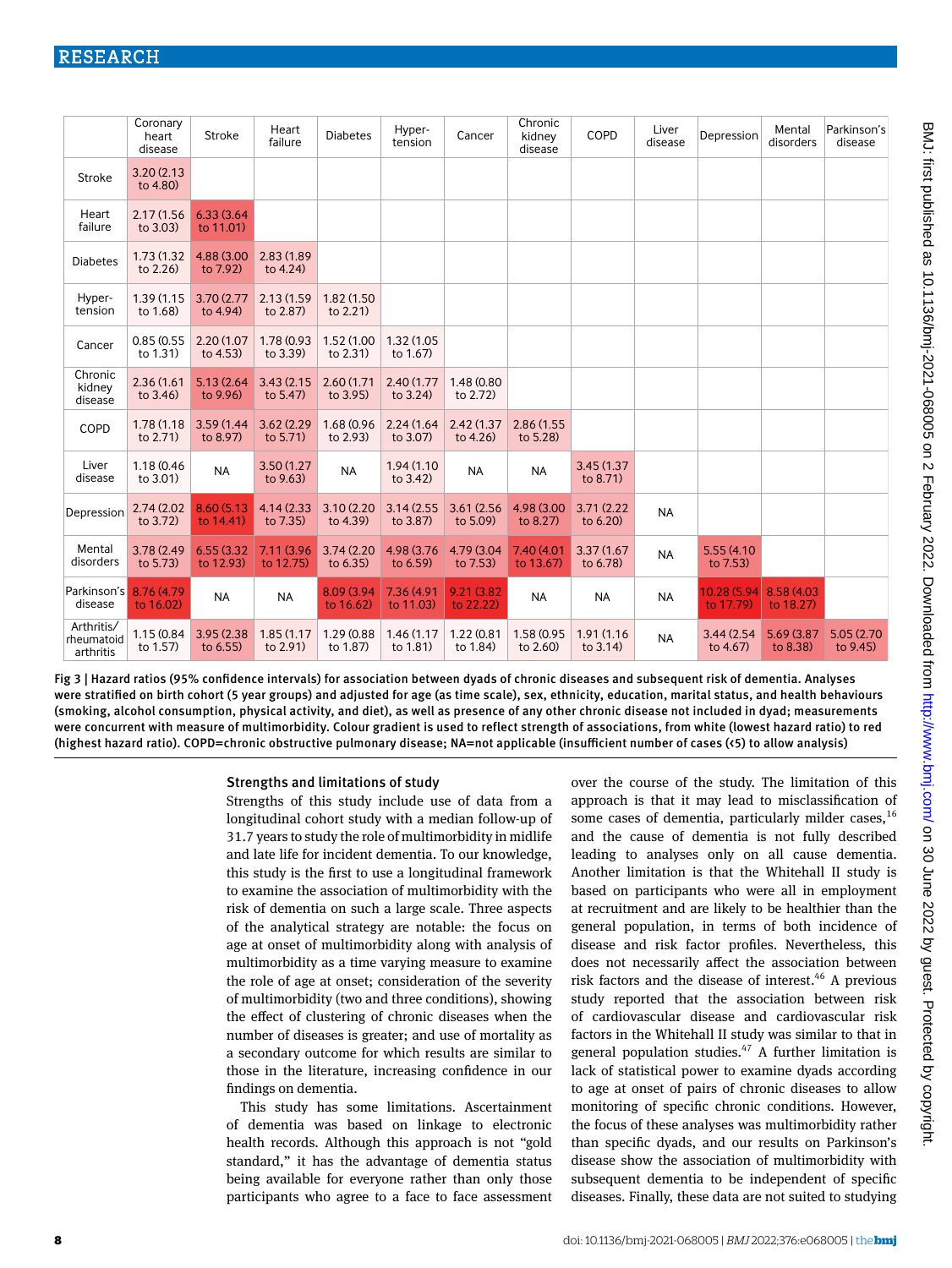the role of severity of individual chronic conditions or the role played by drug interactions; these aspects might improve understanding of the manner in which multimorbidity at all ages shapes the risk of dementia at older ages.

#### Conclusions

Given the lack of effective treatment for dementia and its personal and societal implications, finding targets for prevention of dementia is imperative. Multimorbidity is increasingly prevalent, starting in early adulthood and midlife. Our results show that multimorbidity is associated with an increased risk of dementia at older ages, even more so when onset of multimorbidity is in midlife rather than late life. These findings highlight the role of prevention and management of chronic diseases over the course of adulthood to mitigate adverse outcomes in old age. Multimorbidity is already known to affect use of healthcare services, quality of life, and risk of mortality; our study adds dementia to that list.

We thank all of the participating civil service departments and their welfare, personnel, and establishment officers; the British Council of Civil Service Unions; the British Occupational Health and Safety Agency; all members of the Whitehall II Study Team; and all participating civil servants in the Whitehall II study. The Whitehall II Study Team includes study coordinators, research scientists, statisticians, data managers, data entry staff, nurses, and administrative assistants, who make the study possible.

Contributors: CBH, SS, and ASM generated the hypothesis and designed the study. CBH, AF, SS, and ASM developed the study methods. AF and CBH curated the data. CBH, AF, and SS did the formal analyses. CBH, AF, SS, and ASM visualised and interpreted the data. CBH and ASM wrote the original draft of the manuscript. All authors discussed results and commented on the manuscript. SS and ASM supervised the project. ASM acquired funding. All authors had full access to all the data in the study and accept responsibility to submit for publication. CBH is the guarantor. The corresponding author attests that all listed authors meet authorship criteria and that no others meeting the criteria have been omitted.

Funding: The Whitehall II study has been supported by grants from the National Institute on Aging, NIH (R01AG056477, R01AG062553), and UK Medical Research Council (R024227, S011676). The funding source played no role in the study design; in the collection, analysis, and interpretation of data; in the writing of the report; and in the decision to submit the paper for publication.

Competing interests: All authors have completed the ICMJE uniform disclosure form at [www.icmje.org/disclosure-of-interest/](http://www.icmje.org/disclosure-of-interest/) and declare: support for the Whitehall II study from the National Institute on Aging, NIH, and UK Medical Research Council; no financial relationships with any organisations that might have an interest in the submitted work in the previous three years; no other relationships or activities that could appear to have influenced the submitted work.

Ethical approval: The most recent ethics approval was from the University College London Hospital Committee on the Ethics of Human Research, reference number 85/0938.

Data sharing: Whitehall II data cannot be shared publicly because of constraints dictated by the study's ethics approval and institutional review board restrictions. The Whitehall II data are available for sharing within the scientific community. Researchers can apply for data access at [https://www.ucl.ac.uk/epidemiology-health-care/](https://www.ucl.ac.uk/epidemiology-health-care/research/epidemiology-and-public-health/research/whitehall-ii/data-sharing) [research/epidemiology-and-public-health/research/whitehall-ii/](https://www.ucl.ac.uk/epidemiology-health-care/research/epidemiology-and-public-health/research/whitehall-ii/data-sharing) [data-sharing](https://www.ucl.ac.uk/epidemiology-health-care/research/epidemiology-and-public-health/research/whitehall-ii/data-sharing).

The lead author (the manuscript's guarantor) affirms that this manuscript is an honest, accurate, and transparent account of the study being reported; that no important aspects of the study have been omitted; and that any discrepancies from the study as planned (and, if relevant, registered) have been explained.

Dissemination to participants and related patient and public communities: All results are disseminated to study participants via newsletters and a website, which has a participant portal [\(https://](https://www.ucl.ac.uk/epidemiology-health-care/research/epidemiology-and-public-health/research/whitehall-ii/participants-area)

[www.ucl.ac.uk/epidemiology-health-care/research/epidemiology](https://www.ucl.ac.uk/epidemiology-health-care/research/epidemiology-and-public-health/research/whitehall-ii/participants-area)[and-public-health/research/whitehall-ii/participants-area](https://www.ucl.ac.uk/epidemiology-health-care/research/epidemiology-and-public-health/research/whitehall-ii/participants-area)), and to a larger audience via media outreach.

Provenance and peer review: Not commissioned; externally peer reviewed.

This is an Open Access article distributed in accordance with the terms of the Creative Commons Attribution (CC BY 4.0) license, which permits others to distribute, remix, adapt and build upon this work, for commercial use, provided the original work is properly cited. See: http://creativecommons.org/licenses/by/4.0/.

- 1 GBD 2016 Dementia Collaborators. Global, regional, and national burden of Alzheimer's disease and other dementias, 1990-2016: a systematic analysis for the Global Burden of Disease Study 2016. *Lancet Neurol* 2019;18:88-106. doi:10.1016/S1474- 4422(18)30403-4
- 2 Jack CRJr, Knopman DS, Jagust WJ, et al. Tracking pathophysiological processes in Alzheimer's disease: an updated hypothetical model of dynamic biomarkers. *Lancet Neurol* 2013;12:207-16. doi:10.1016/ S1474-4422(12)70291-0
- Whalley LJ, Dick FD, McNeill G. A life-course approach to the aetiology of late-onset dementias. *Lancet Neurol* 2006;5:87-96. doi:10.1016/ S1474-4422(05)70286-6
- Barnett K, Mercer SW, Norbury M, Watt G, Wyke S, Guthrie B. Epidemiology of multimorbidity and implications for health care, research, and medical education: a cross-sectional study. *Lancet* 2012;380:37-43. doi:10.1016/S0140-6736(12)60240-2
- 5 Tinetti ME, Fried TR, Boyd CM. Designing health care for the most common chronic condition--multimorbidity. *JAMA* 2012;307:2493-4. doi:10.1001/jama.2012.5265
- 6 McKee M, Dunnell K, Anderson M, et al. The changing health needs of the UK population. *Lancet* 2021;397:1979-91. doi:10.1016/ S0140-6736(21)00229-4
- 7 Smith SM, Soubhi H, Fortin M, Hudon C, O'Dowd T. Managing patients with multimorbidity: systematic review of interventions in primary care and community settings. *BMJ* 2012;345:e5205. doi:10.1136/ bmj.e5205
- 8 Beard JR, Officer A, de Carvalho IA, et al. The World report on ageing and health: a policy framework for healthy ageing. *Lancet* 2016;387:2145-54. doi:10.1016/S0140-6736(15) 00516-4
- 9 Schubert CC, Boustani M, Callahan CM, et al. Comorbidity profile of dementia patients in primary care: are they sicker?*J Am Geriatr Soc* 2006;54:104-9. doi:10.1111/j.1532-5415.2005.00543.x
- 10 Bunn F, Burn AM, Goodman C, et al. Comorbidity and dementia: a scoping review of the literature. *BMC Med* 2014;12:192. doi:10.1186/s12916-014-0192-4
- 11 Grande G, Marengoni A, Vetrano DL, et al. Multimorbidity burden and dementia risk in older adults: The role of inflammation and genetics. *Alzheimers Dement* 2021;17:768-76. doi:10.1002/ alz.12237
- 12 Barbiellini Amidei C, Fayosse A, Dumurgier J, et al. Association Between Age at Diabetes Onset and Subsequent Risk of Dementia. *JAMA* 2021;325:1640-9. doi:10.1001/jama.2021.4001
- 13 Abell JG, Kivimäki M, Dugravot A, et al. Association between systolic blood pressure and dementia in the Whitehall II cohort study: role of age, duration, and threshold used to define hypertension. *Eur Heart J* 2018;39:3119-25. doi:10.1093/eurheartj/ehy288
- 14 Marmot MG, Smith GD, Stansfeld S, et al. Health inequalities among British civil servants: the Whitehall II study. *Lancet* 1991;337:1387- 93. doi:10.1016/0140-6736(91)93068-K
- 15 Nicholson K, Almirall J, Fortin M. The measurement of multimorbidity. *Health Psychol* 2019;38:783-90. doi:10.1037/hea0000739
- 16 Sommerlad A, Perera G, Singh-Manoux A, Lewis G, Stewart R, Livingston G. Accuracy of general hospital dementia diagnoses in England: Sensitivity, specificity, and predictors of diagnostic accuracy 2008-2016. *Alzheimers Dement* 2018;14:933-43. doi:10.1016/j. jalz.2018.02.012
- 17 Wilkinson T, Ly A, Schnier C, et al, UK Biobank Neurodegenerative Outcomes Group and Dementias Platform UK. Identifying dementia cases with routinely collected health data: A systematic review. *Alzheimers Dement* 2018;14:1038-51. doi:10.1016/j. jalz.2018.02.016
- 18 Sabia S, Fayosse A, Dumurgier J, et al. Association of ideal cardiovascular health at age 50 with incidence of dementia: 25 year follow-up of Whitehall II cohort study. *BMJ* 2019;366:l4414. doi:10.1136/bmj.l4414
- 19 Austin PC, Lee DS, Fine JP. Introduction to the Analysis of Survival Data in the Presence of Competing Risks. *Circulation* 2016;133:601- 9. doi:10.1161/CIRCULATIONAHA.115.017719
- 20 Sanderson M, Wang J, Davis DR, Lane MJ, Cornman CB, Fadden MK. Co-morbidity associated with dementia. *Am J Alzheimers Dis Other Demen* 2002;17:73-8. doi:10.1177/153331750201700210